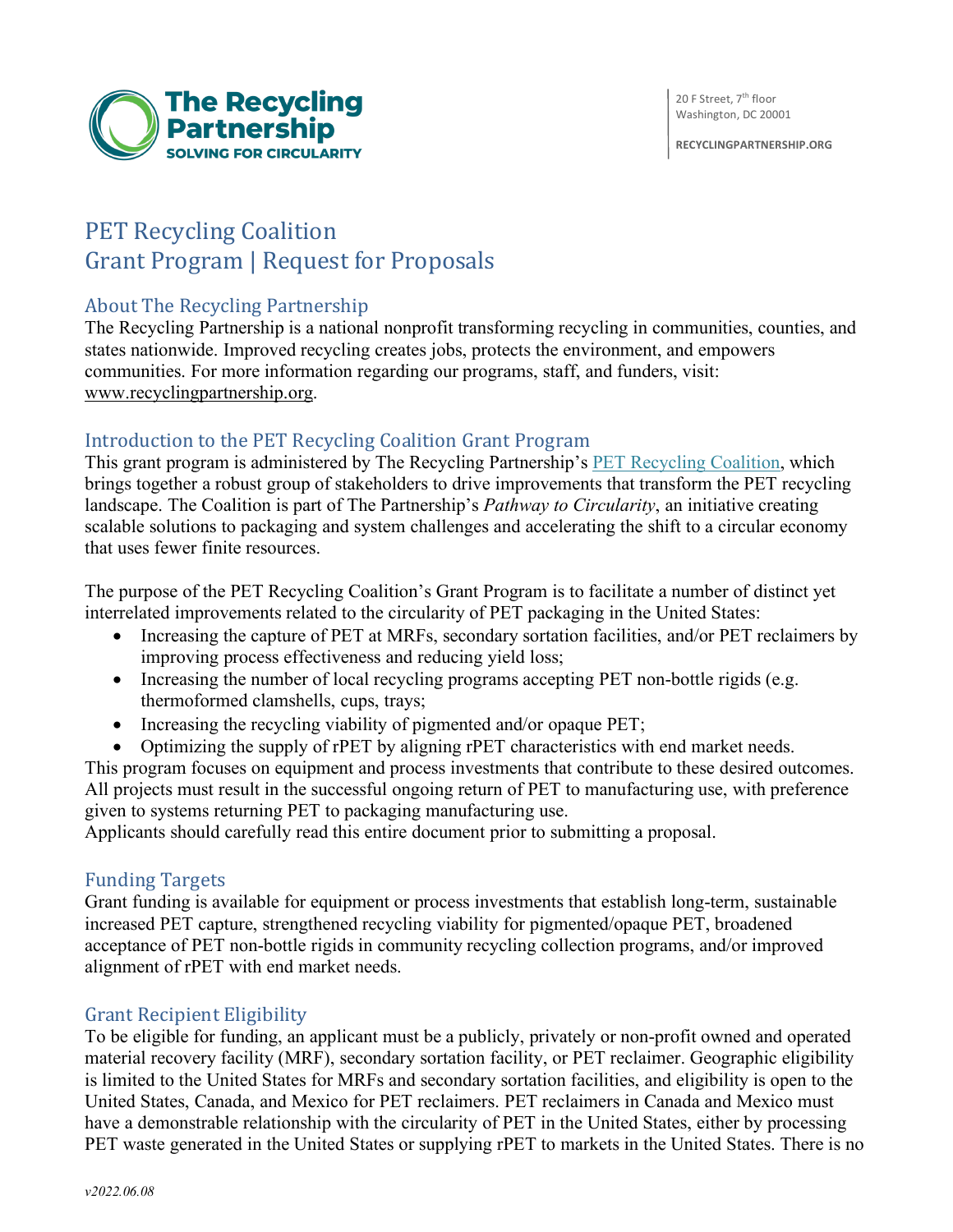minimum facility or operation size requirement. Community recycling collection programs and all other parties not directly involved in post-collection PET recycling are not eligible for funding.

# Funding Availability and Use of Grant Funds

Grant funding is available through competitive responses to this Request for Proposals for equipment or process investments that create measurable progress towards the PET Recycling Coalition's desired outcomes. Uses of the funding may include, but are not limited to:

- Optical sortation equipment
- Robotic sortation equipment
- Conveyor systems
- Bunker or other storage systems for sorted material
- Equipment focused on processing other materials that result in broadened PET acceptance or improved PET processing
- Dock space or related investments that facilitate PET shipment

Grant funds cannot be used for staff costs, recycling collection equipment, land or building purchases, or for any other purposes not directly related to PET recycling. The exception is an allowance for up to \$75,000 for outreach expenses to raise public awareness where the equipment grant results in new access to curbside recycling of PET non-bottle rigids and/or pigmented/opaque PET. The Recycling Partnership reserves the right to adjust this education allowance.

Ultimate decisions on proposal funding is subject to allocation of Coalition contributions to grantmaking and to the goals and objectives of the Coalition.

# Commingled Plastic Sortation (e.g., #1-7) vs PET-Specific Sortation

The intent of this grant program is to facilitate the broadest possible collection, processing, and marketing of PET packaging in the residential material stream. As such, The Recycling Partnership's highest priority is to fund projects focused on PET-specific recycling flows. The Recycling Partnership understands that processing of PET into mixed resin bales could still be a pathway for achieving PET Recycling Coalition goals, however at this time grants will not be issued for projects that result in the production and marketing of mixed resin bales.

# Maximum Grants Available

Grant funding under this program has a target cap of \$500,000 per grant. However, The Recycling Partnership reserves the right to adjust the maximum award of a project. The additional option of \$75,000 for outreach expenses is not included in the \$500,000 cap.

# Applicant Funding / Cash Match

Applicants are strongly encouraged to seek other sources of grant funding to support the implementation of the project including, where applicable, state operated recycling grant programs. Applicants should be prepared to make cash expenditures in addition to funding provided by The Recycling Partnership. Applicants who are able to secure additional sources of funding (internal and/or external) will have a more competitive application. The Recycling Partnership reserves the right to adjust matching requirements to facilitate project implementation.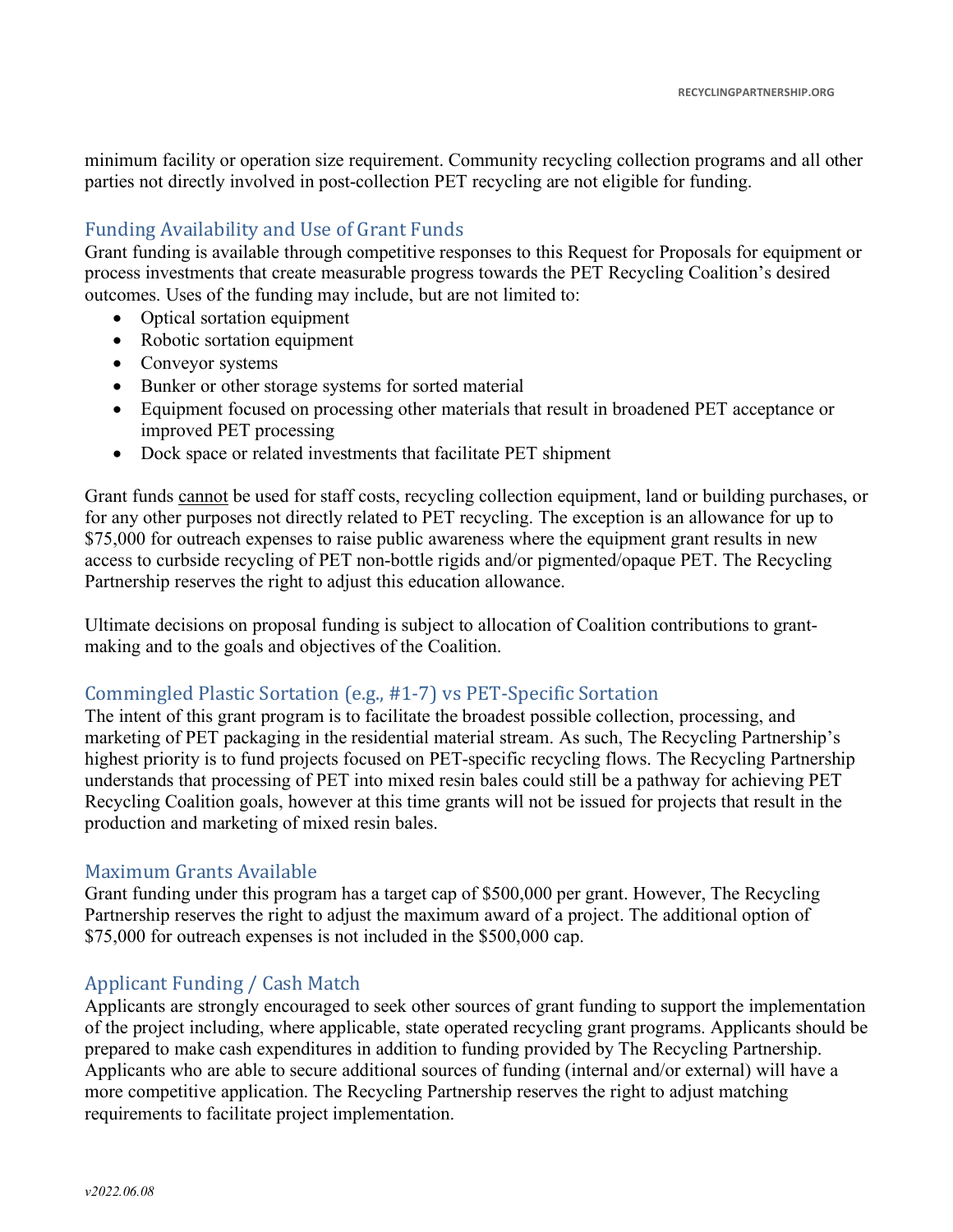#### In-Kind Assistance to Grantees

The Recycling Partnership is prepared to offer limited technical assistance to grant recipients, including assistance related to the marketing of PET bales, flake, or pellet, the selection of equipment, engagement with community recycling programs or haulers supplying commingled material to MRFs, engagement with MRFs and/or secondary sortation facilities supplying PET bales to reclaimers, and other possible technical issues.

#### Grant Program Conditions and Requirements

The following information outlines the requirements and parameters of this grant program. Applicants must meet all requirements in order to be eligible to apply for grant funding.

*Project Measurement:* An applicant must agree to provide written reports and related data on project impacts in a format specified by The Recycling Partnership. Grant recipients will be required to submit quarterly reports detailing expenditures, project progress, and numerical data on project results.

*Funding Recognition:* An applicant must be willing to acknowledge Recycling Partnership grant support in any public communications about the project, including using The Recycling Partnership logo on written materials released for public communications. An example of logo usage is available upon request.

*Technical Assistance and Site Inspections:* An applicant must be willing work with The Recycling Partnership to receive technical support and assistance to ensure adoption of best management practices in the implementation of the project. This includes allowing Recycling Partnership staff to conduct on-site inspections of project implementation at any time desired or deemed necessary by The Recycling Partnership. The Recycling Partnership is willing to sign limited non-disclosure agreements to help facilitate this provision.

#### Anticipated Grant Project Start Date and Grant Period

Successful applicants will be required to enter into a grant contract agreement with The Recycling Partnership. Resultant grant contracts will generally have a term that is at least one year in length, with the actual term to be based on when the project will be initiated. The goal is to have the contract term extend beyond the date of actual equipment installation to accommodate adequate measurement of project impacts. It is possible, depending on project timelines, that applicants may be offered multi-year contract agreements. Adjustments may be made to actual project start dates and contract periods by mutual agreement between The Partnership and grant recipients. Each grantee must expend funds and submit a final report within the grant contract period unless the term of the grant is extended by written agreement of the grantee and The Partnership. Requests for contract extensions should be submitted by the grantee at least 60 days prior to the grant contract end date.

#### Disbursement of Grant Funds

Grant proceeds are paid on a reimbursement basis, meaning that grantees must make the initial purchases of grant-related materials and then work with the Partnership to request a reimbursement of funds from grant proceeds. All final grant payments are contingent on the submittal of required data and reporting under the grant terms. Payment of grant funds will take place within thirty (30) days of receiving a properly prepared invoice and required documentation of expenditure from a grantee.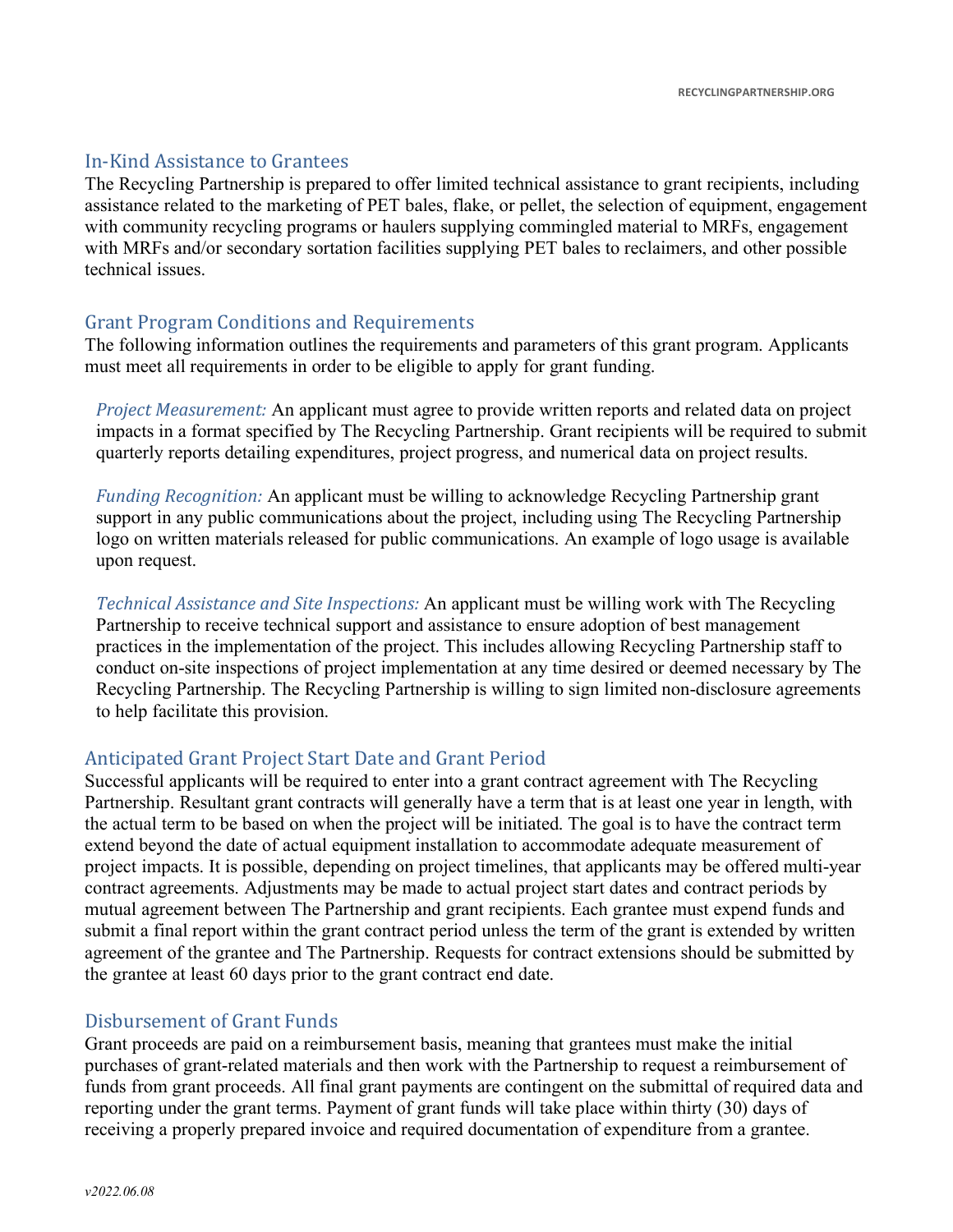Total grant distributions from The Partnership will not exceed ninety percent (90%) of reimbursable costs until the submittal of a final project report by the grantee. The remaining ten percent (10%) of grant funding shall be paid upon final report submittal. Funds not expended by the end of the grant contract term will be forfeited and any unused funds must be returned to The Partnership. Any funds expended prior to the start of the grant period will not be reimbursed.

#### Submitting an Application

Applicants must submit proposals in the form of a Microsoft Word or .pdf document using the format prescribed below. No other application format will be accepted. Applicants may include an optional cover letter with their application should they wish to provide The Partnership with additional information or to address issues not raised in the application form.

Applications and letters of support must be submitted via email to Spence Davenport at sdavenport@recyclingpartnership.org. Each applicant will be notified by The Partnership upon the receipt of their proposal.

Any applicant with questions related to this grant program or interest in submitting an application is strongly encouraged to contact Spence Davenport at sdavenport@recyclingpartnership.org prior to submitting a grant application.

# **Grant Application Timeline**

Grant applications under this program will be accepted on an ongoing basis for as long as funding is available, and there is no due date for proposals. Grant applications will be evaluated on a rolling schedule:

- Round 1 Due Date: August 31, 2022
- Round 2 Due Date: November 30, 2022
- Round 3 Due Date: April 30, 2023
- Round 4 Due Date: July 31, 2023
- Round 5 Due Date: November 30, 2023
- Round 6 Due Date: April 30, 2023
- Round 7 Due Date: July 31, 2023

The Partnership commits to a speedy review of all applicants received and will seek to notify applicants of a grant making decision within 60 days of the nearest evaluation date.

Applicants are strongly encouraged to submit applications at least 90 days prior to intended project implementation.

#### Grant Review and Selection Process

When evaluating applications, The Partnership considers the thoroughness of the proposal in addressing required application elements and how well the proposal meets Coalition objectives.

Key grant selection criteria will include: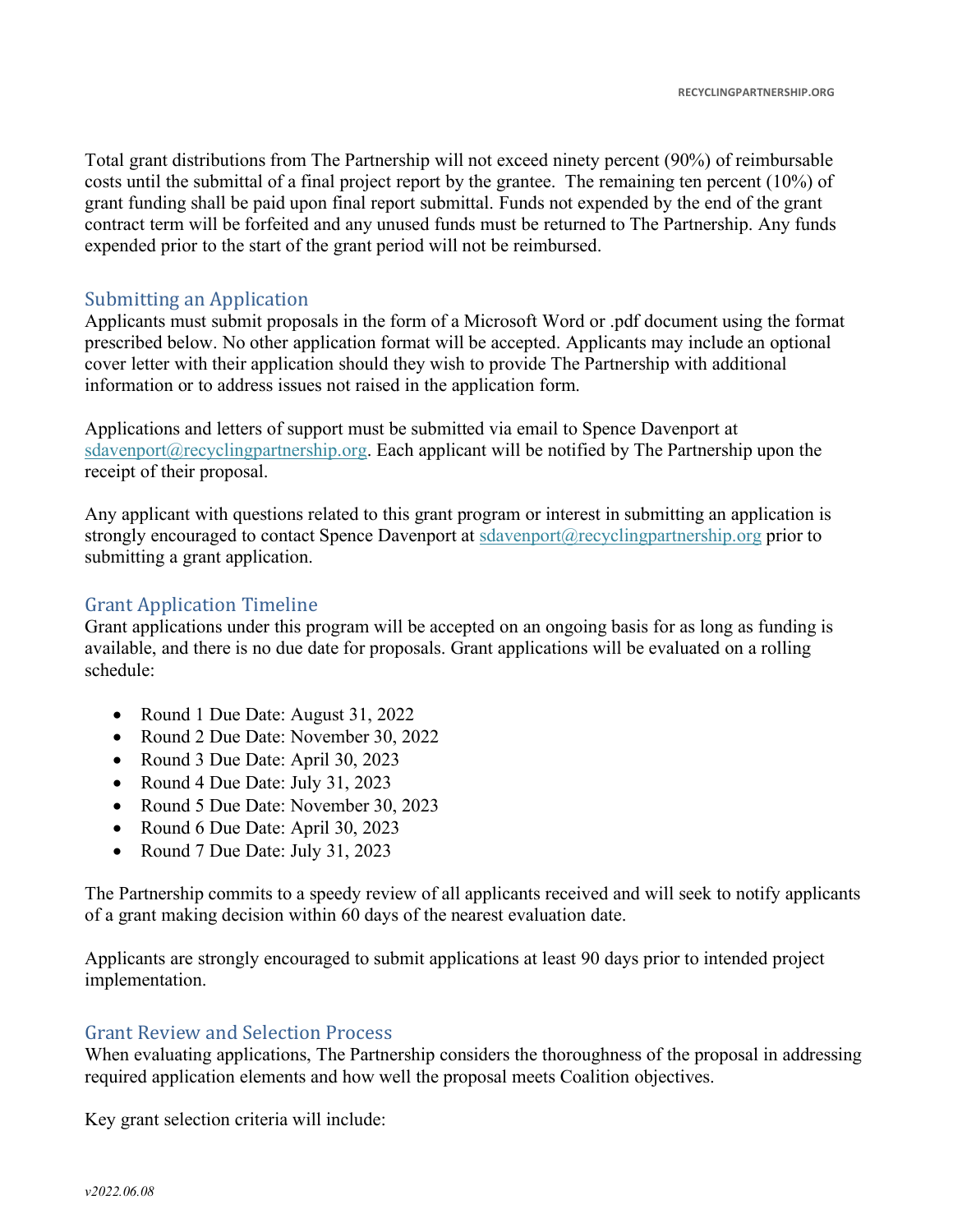- The number of local curbside programs and number of households positively affected by project results, including the number of households gaining new or strengthened recycling access for PET non-bottle rigids and/or pigmented/opaque PET (if applicable);
- The tonnage increase of recycled PET enabled by the project;
- The value of project impacts relative to requested funding;
- The applicant's ability, as demonstrated through their application, to successfully implement the project, including all of the required elements of this grant program;
- The ability and willingness of the grantee to provide solid project data;
- The example or replicability that the projects sets for other potential projects;
- The timeliness of project implementation, with an understanding that complex projects may require longer timeframes;
- The anticipated impact on processing and successful marketing of PET; and
- An applicant's ability to leverage additional financial resources to support the project, including internal capital, local, state, or other non-profit funding.

While the initial review is taking place, The Partnership may contact applicants in order to request follow-up information and/or seek clarifications. Applicants selected to receive grant funding will receive an award letter and The Partnership will initiate the development of a grant agreement.

The Partnership may work with an applicant to adjust and revise the project details before entering into a final grant agreement. Any changes to the project as described in the initial proposal must be jointly agreed upon by The Partnership and the applicant, and elements of the revised grant proposal will be incorporated into the grant agreement between The Partnership and the applicant.

Grant funds will be allocated by The Partnership to successful applicants as determined by The Partnership in its sole and absolute discretion. The Recycling Partnership reserves the right to offer and negotiate partial funding of grant requests; applicants retain the right to accept or reject partial awards.

# Proposal Format

*Section 1. Key Contacts and Project Highlights:* Each applicant is required to provide its key contacts and project highlights, including:

- Project Director: Provide the name, phone number, email address, and mailing address of the Project Director who will oversee the implementation of the proposed project. The project director should be the main point of contact for the grant project.
- Project Alternate Contact: Provide the name, phone number, email address, and mailing address of a person who can be alternate contact who will have full familiarity with the project in the event the Project Director becomes unavailable.
- Project Highlights: Provide the following key project highlights and figures using the table below.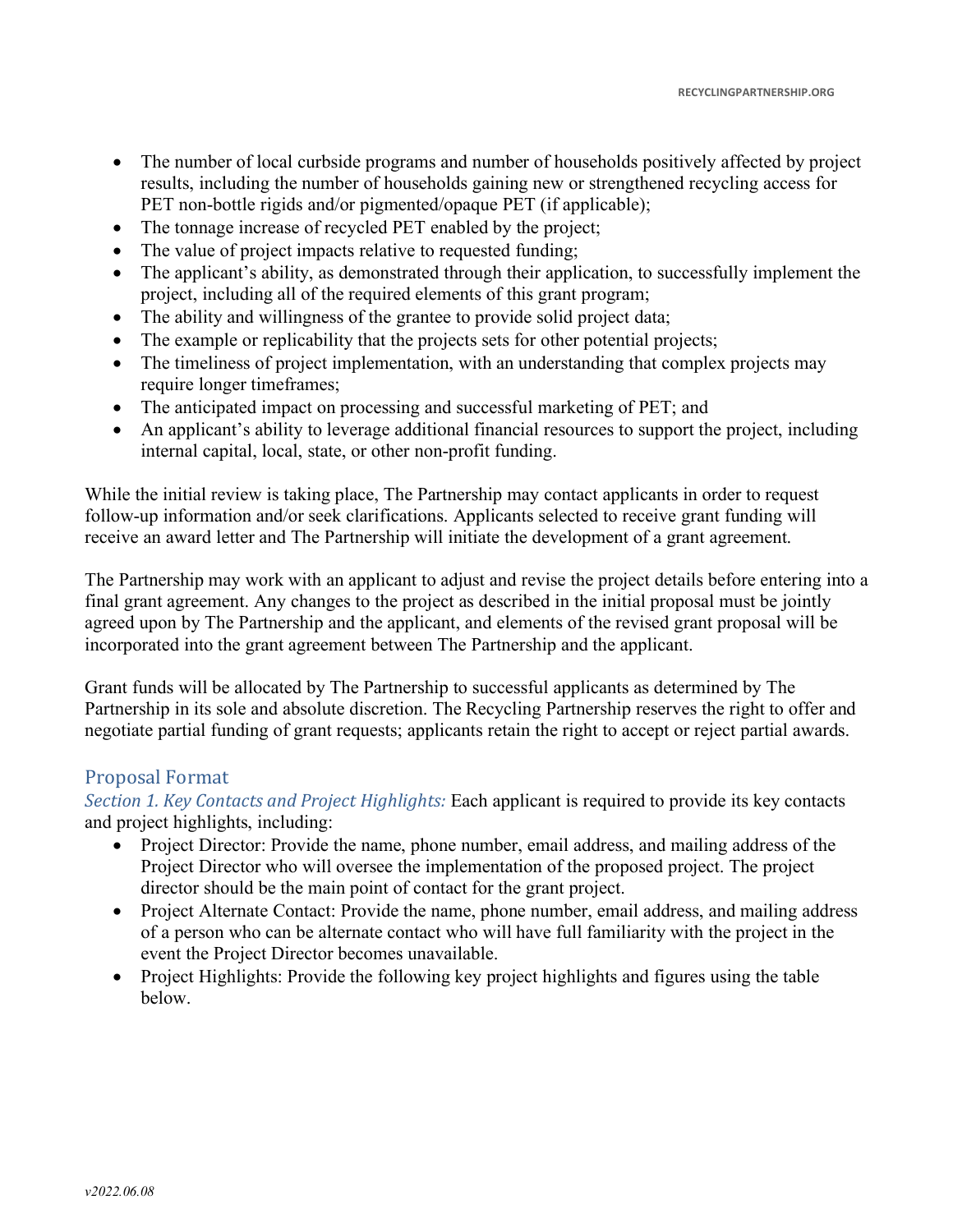# *Key Project Figures – MRFs:*

|                                                                                                                                  | <b>Households</b><br><b>Served</b>                    |                                                        |                                                     |                 |
|----------------------------------------------------------------------------------------------------------------------------------|-------------------------------------------------------|--------------------------------------------------------|-----------------------------------------------------|-----------------|
| <b>Number of Households Served by</b><br><b>MRF</b><br>(enter number)                                                            |                                                       |                                                        |                                                     |                 |
|                                                                                                                                  | <b>Yes</b>                                            | <b>No</b>                                              | <b>Other</b>                                        |                 |
| Are PET Non-Bottle rigids Currently<br>Accepted?                                                                                 |                                                       |                                                        |                                                     |                 |
|                                                                                                                                  | <b>Yes</b>                                            | <b>No</b>                                              | <b>Other</b>                                        |                 |
| <b>Is Pigmented/Opaque PET</b><br><b>Currently Accepted?</b>                                                                     |                                                       |                                                        |                                                     |                 |
|                                                                                                                                  | <b>Baled with PET</b><br>bottles                      | <b>Baled with</b><br>mixed plastics                    | <b>Baled separately</b><br>in a dedicated<br>stream | <b>Residual</b> |
| <b>Current Fate of Received PET Non-</b><br>bottle Rigids<br>(check applicable)                                                  |                                                       |                                                        |                                                     |                 |
|                                                                                                                                  | <b>Baled with PET</b><br>bottles                      | <b>Baled with</b><br>mixed plastics                    | <b>Baled separately</b><br>in a dedicated<br>stream | <b>Residual</b> |
| <b>Current Fate of Received</b><br><b>Pigmented/Opaque PET</b><br>(check applicable)                                             |                                                       |                                                        |                                                     |                 |
|                                                                                                                                  | <b>Number of</b><br><b>Tons</b>                       | <b>Estimate or</b><br><b>Actual</b>                    |                                                     |                 |
| <b>Current Annual Inbound PET Tons</b><br>(enter number of tons and indicate if<br>estimate or actual)                           |                                                       |                                                        |                                                     |                 |
|                                                                                                                                  | <b>Number of</b><br><b>Tons</b>                       | <b>Estimate or</b><br><b>Actual</b>                    |                                                     |                 |
| <b>Current Annual Outbound PET Tons</b><br>(enter number of tons and indicate if<br>estimate or actual)                          |                                                       |                                                        |                                                     |                 |
|                                                                                                                                  | <b>Number of</b><br><b>New Inbound</b><br><b>Tons</b> | <b>Number of</b><br><b>New Outbound</b><br><b>Tons</b> |                                                     |                 |
| <b>Projected Increase in Annual PET</b><br>Tons as a Result of Project<br>(enter estimated number of new tons,<br>if applicable) |                                                       |                                                        |                                                     |                 |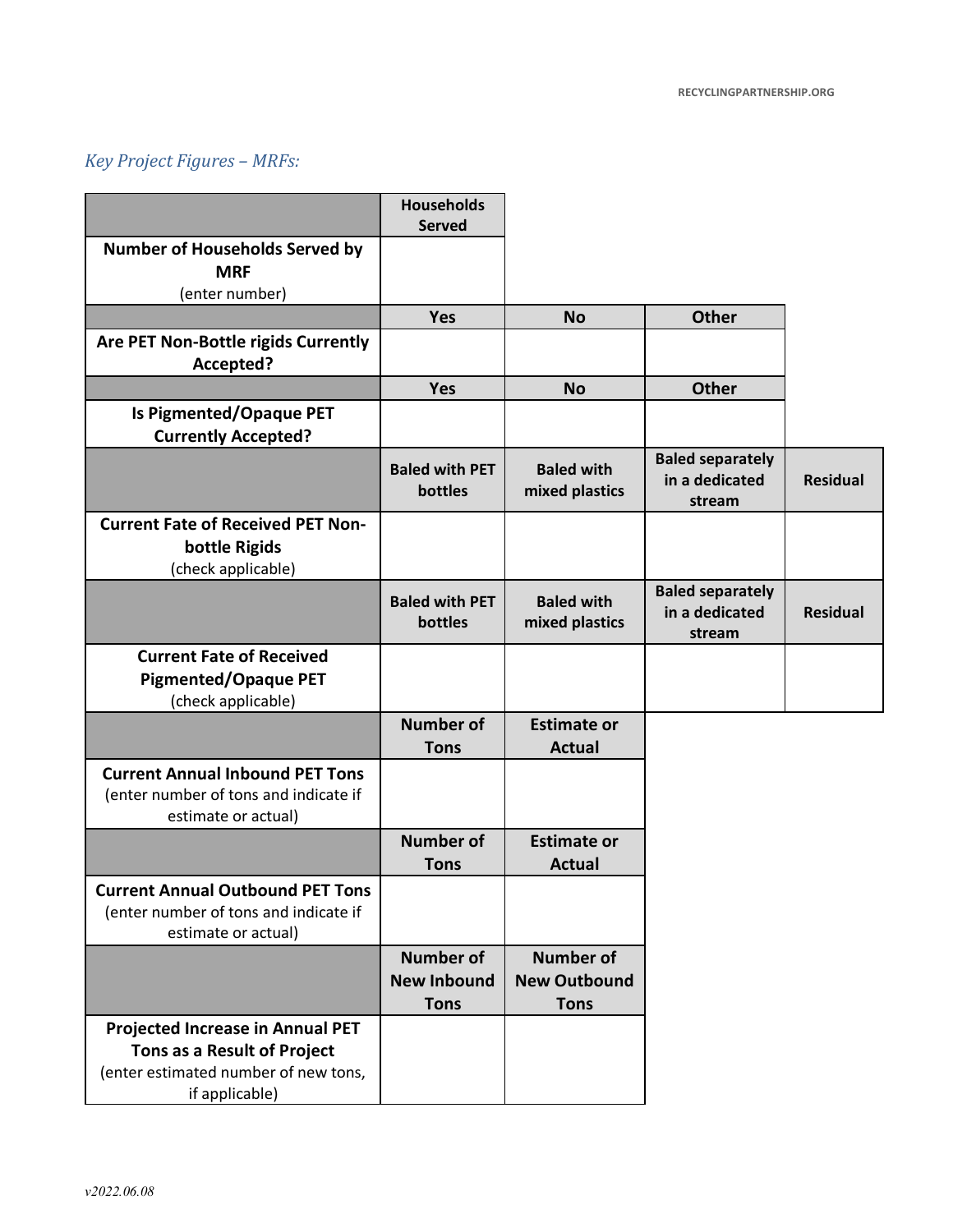# *Key Project Figures – Secondary Sortation Facilities:*

|                                                                                                                           | <b>MRFs Served</b>                          |                                                     |                 |
|---------------------------------------------------------------------------------------------------------------------------|---------------------------------------------|-----------------------------------------------------|-----------------|
| <b>Number of MRFs Served by Facility</b><br>(enter number)                                                                |                                             |                                                     |                 |
|                                                                                                                           | <b>Yes</b>                                  | <b>No</b>                                           | <b>Other</b>    |
| Are PET Non-Bottle rigids Currently<br>Accepted?                                                                          |                                             |                                                     |                 |
|                                                                                                                           | <b>Yes</b>                                  | <b>No</b>                                           | <b>Other</b>    |
| Is Pigmented/Opaque PET Currently<br>Accepted?                                                                            |                                             |                                                     |                 |
|                                                                                                                           | <b>Baled with PET</b><br>bottles            | <b>Baled separately</b><br>in a dedicated<br>stream | <b>Residual</b> |
| <b>Current Fate of Received PET Non-bottle</b><br><b>Rigids</b><br>(check applicable)                                     |                                             |                                                     |                 |
|                                                                                                                           | <b>Baled with PET</b><br>bottles            | <b>Baled separately</b><br>in a dedicated<br>stream | <b>Residual</b> |
| <b>Current Fate of Received</b><br><b>Pigmented/Opaque PET</b><br>(check applicable)                                      |                                             |                                                     |                 |
|                                                                                                                           | <b>Number of Tons</b>                       | <b>Estimate or</b><br><b>Actual</b>                 |                 |
| <b>Current Annual Inbound PET Tons</b><br>(enter number of tons and indicate if estimate<br>or actual)                    |                                             |                                                     |                 |
|                                                                                                                           | <b>Number of Tons</b>                       | <b>Estimate or</b><br><b>Actual</b>                 |                 |
| <b>Current Annual Outbound PET Tons</b><br>(enter number of tons and indicate if estimate<br>or actual)                   |                                             |                                                     |                 |
|                                                                                                                           | <b>Number of New</b><br><b>Inbound Tons</b> | <b>Number of New</b><br><b>Outbound Tons</b>        |                 |
| Projected Increase in Annual PET Tons as<br>a Result of Project<br>(enter estimated number of new tons, if<br>applicable) |                                             |                                                     |                 |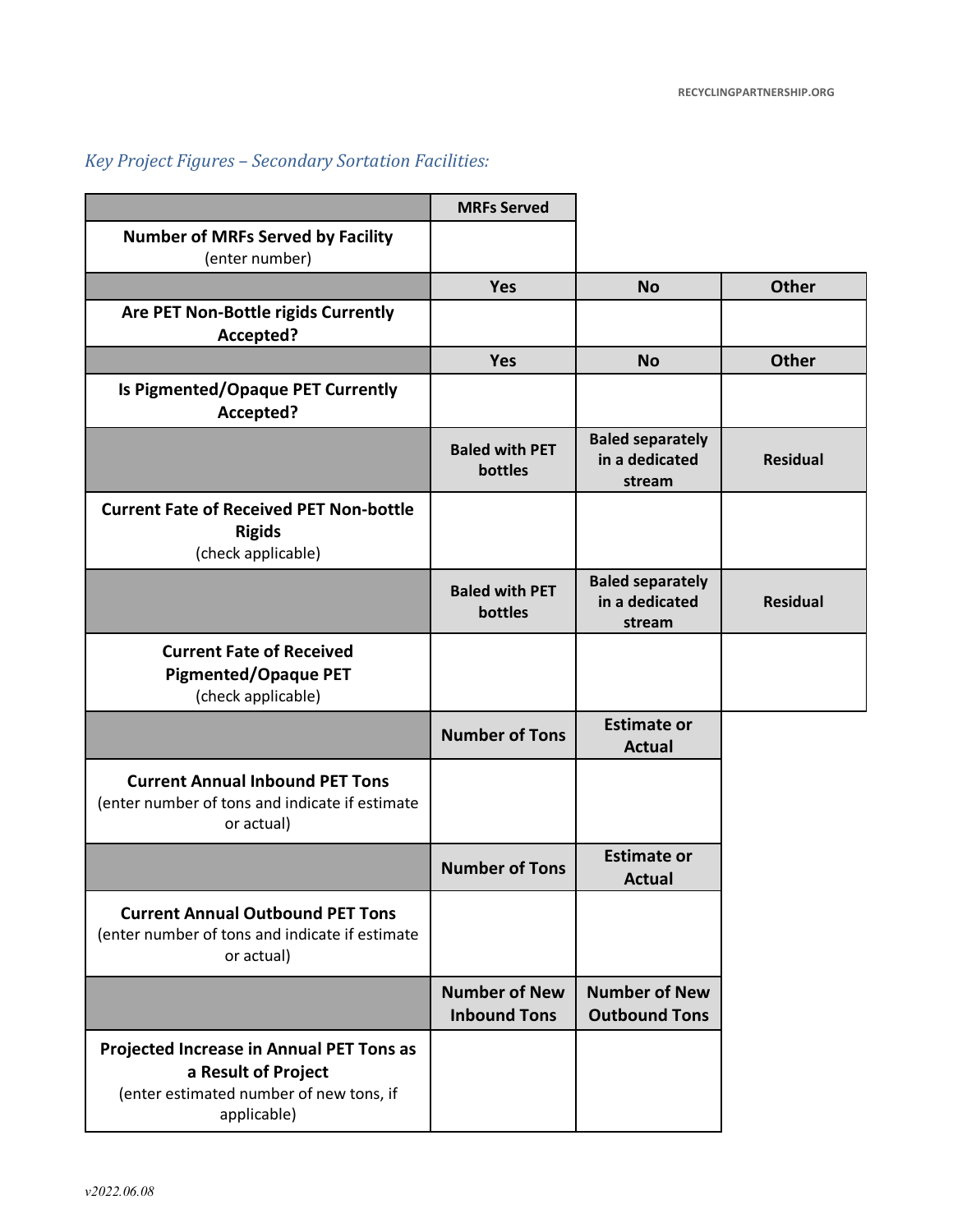# *Key Project Figures – PET Reclaimers:*

|                                                                                                                                  | <b>Yes</b>                                               | <b>No</b>                                                 | <b>Other</b>                                          |                              |                                     |
|----------------------------------------------------------------------------------------------------------------------------------|----------------------------------------------------------|-----------------------------------------------------------|-------------------------------------------------------|------------------------------|-------------------------------------|
| Are PET Non-Bottle rigids Currently<br>Accepted?                                                                                 |                                                          |                                                           |                                                       |                              |                                     |
|                                                                                                                                  | <b>Yes</b>                                               | <b>No</b>                                                 | <b>Other</b>                                          |                              |                                     |
| Is Pigmented/Opaque PET Currently<br>Accepted?                                                                                   |                                                          |                                                           |                                                       |                              |                                     |
|                                                                                                                                  | <b>Processed</b><br>with PET<br>bottles                  | <b>Marketed</b><br>to other PET<br>reclaimer              | <b>Marketed to</b><br>secondary<br>sortation facility | Landfill/<br><b>Disposal</b> | <b>Other</b><br>(please<br>specify) |
| <b>Current Fate of Received PET Non-</b><br>bottle Rigids<br>(check applicable)                                                  |                                                          |                                                           |                                                       |                              |                                     |
|                                                                                                                                  | Processed<br>with PET<br>bottles                         | <b>Marketed</b><br>to other PET<br>reclaimer              | <b>Marketed to</b><br>secondary<br>sortation facility | Landfill/<br><b>Disposal</b> | <b>Other</b><br>(please<br>specify) |
| <b>Current Fate of Received</b><br><b>Pigmented/Opaque PET</b><br>(check applicable)                                             |                                                          |                                                           |                                                       |                              |                                     |
|                                                                                                                                  | <b>Packaging</b>                                         | Non-<br>packaging                                         |                                                       |                              |                                     |
| Percentage of outbound rPET Tons<br>to Packaging Markets<br>(enter percentage of total outbound<br>rPET tons)                    |                                                          |                                                           |                                                       |                              |                                     |
|                                                                                                                                  | <b>Number</b><br>of Tons                                 | <b>Estimate</b><br>or Actual                              |                                                       |                              |                                     |
| <b>Current Annual Inbound PET Tons</b><br>(enter number of tons and indicate if<br>estimate or actual)                           |                                                          |                                                           |                                                       |                              |                                     |
|                                                                                                                                  | <b>Number</b><br>of Tons                                 | <b>Estimate</b><br>or Actual                              |                                                       |                              |                                     |
| <b>Current Annual Outbound rPET Tons</b><br>(enter number of tons and indicate if<br>estimate or actual)                         |                                                          |                                                           |                                                       |                              |                                     |
|                                                                                                                                  | <b>Number</b><br>of New<br><b>Inbound</b><br><b>Tons</b> | <b>Number of</b><br><b>New</b><br>Outbound<br><b>Tons</b> |                                                       |                              |                                     |
| <b>Projected Increase in Annual PET</b><br>Tons as a Result of Project<br>(enter estimated number of new tons, if<br>applicable) |                                                          |                                                           |                                                       |                              |                                     |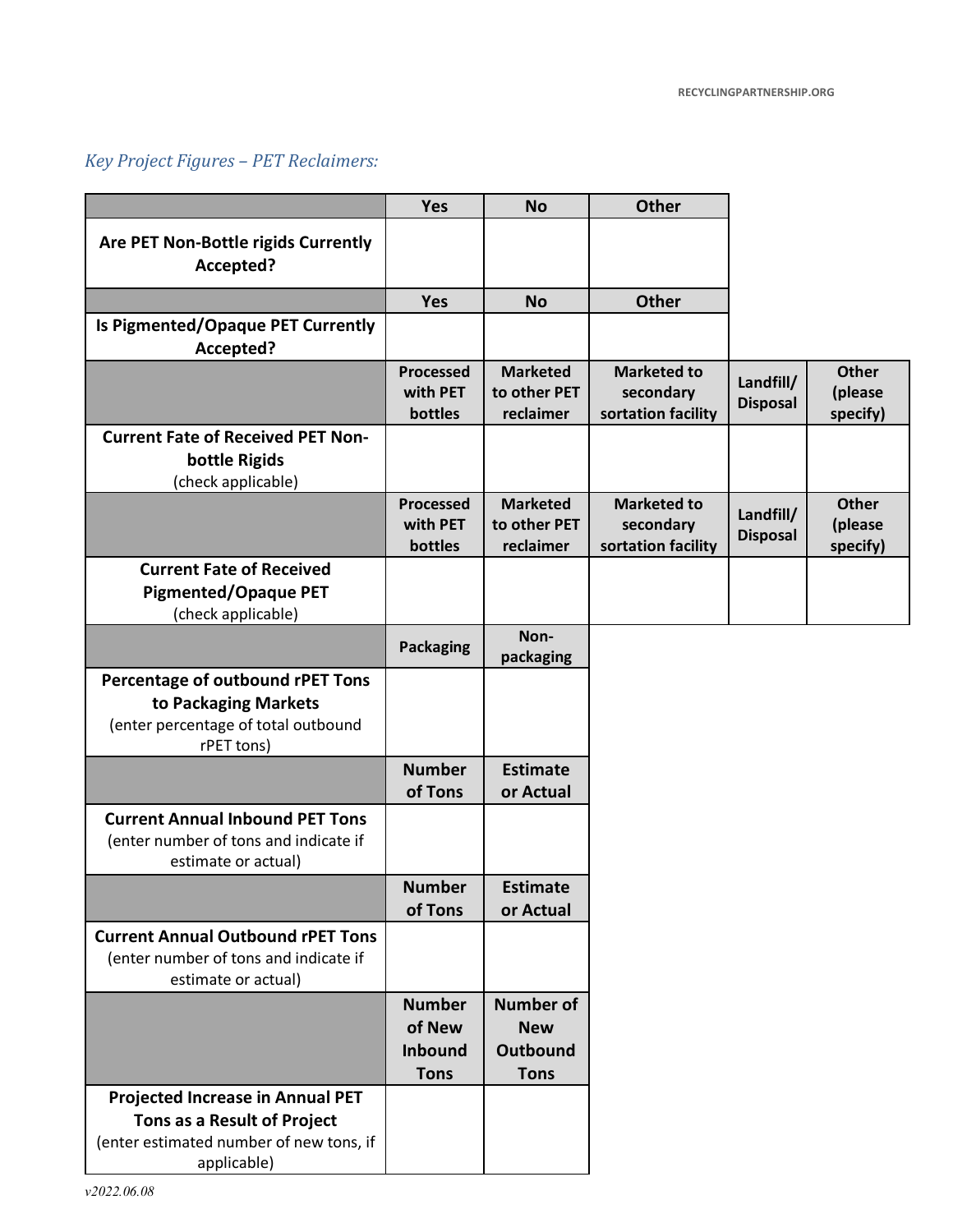*Section 2. Project Description:* Each applicant is required to provide a narrative, not to exceed three pages, that describes the details of their proposed project. The narrative must address the following points:

- Description of how PET is currently managed by the applicant. The applicant should address questions such as:
	- o How is PET currently processed in the facility? What types of sortation and processing equipment are used? Please provide a brief description of the flow of PET through the facility.
	- o Will the project enable an increase in the capture, yield, and/or overall tonnage of PET processed? Please provide a description of how the project will enable an increase in PET recycling.
	- o Are PET non-bottle rigids and pigmented/opaque PET currently accepted and processed? If so, which formats (i.e. PET clamshells, PET cups, PET trays, PET blister packs, pigmented (non-green, non-light-blue) bottles, opaque bottles, opaque non-bottle rigids, opaque black trays/clamshells, etc.?)
	- o If those formats are already accepted, how will the project change their management/processing? For all formats currently not accepted or processed, how will the project affect their acceptance and processing? What PET formats do you intend to accept and process as a result of this project? How will this project help you market each format either as separate commodities or a unified stream of PET?
- Description of the investment that is proposed. The applicant should include details on the specific equipment that will be purchased and deployed, how PET will be processed with the new equipment, and how operations will change in the facility as a result of the new investment.
- Description of overall funding and business analysis of the project. In addition to and in support of the budget required under Section 3 below, the applicant should describe the expenditures, funding, and return-on-investment calculations for the project.
- Description of project effect on community recycling programs and PET recycling access. The applicant should detail whether and how much the project will result in the retention or addition of PET in local recycling collection programs. To the extent possible, the applicant should include a count of the number of programs affected and the number of households served by those programs, and should specifically indicate the number of households for which new access to PET recycling will be created when that is an objective of the project.
- Description of other parties involved or funding sources. The applicant should describe any other stakeholder whose support of the project is essential, including stakeholders providing any project funding, such as state recycling program programs.
- Description of how the project sets an example or helps replicate other potential projects.
- *Optional: The applicant should describe how up to \$75,000 would be used to enhance public knowledge and awareness of PET recycling and to increase the capture of PET from households in the areas served by the MRF (if applicable).*

*Section 3. Budget:* The budget section must detail the cost and revenues associated with the project. Be sure to include any anticipated funding that will come from external sources other than Partnership grant funding. Unless otherwise allowed through written permission from the Partnership grant contact, the budget should be provided in the following format: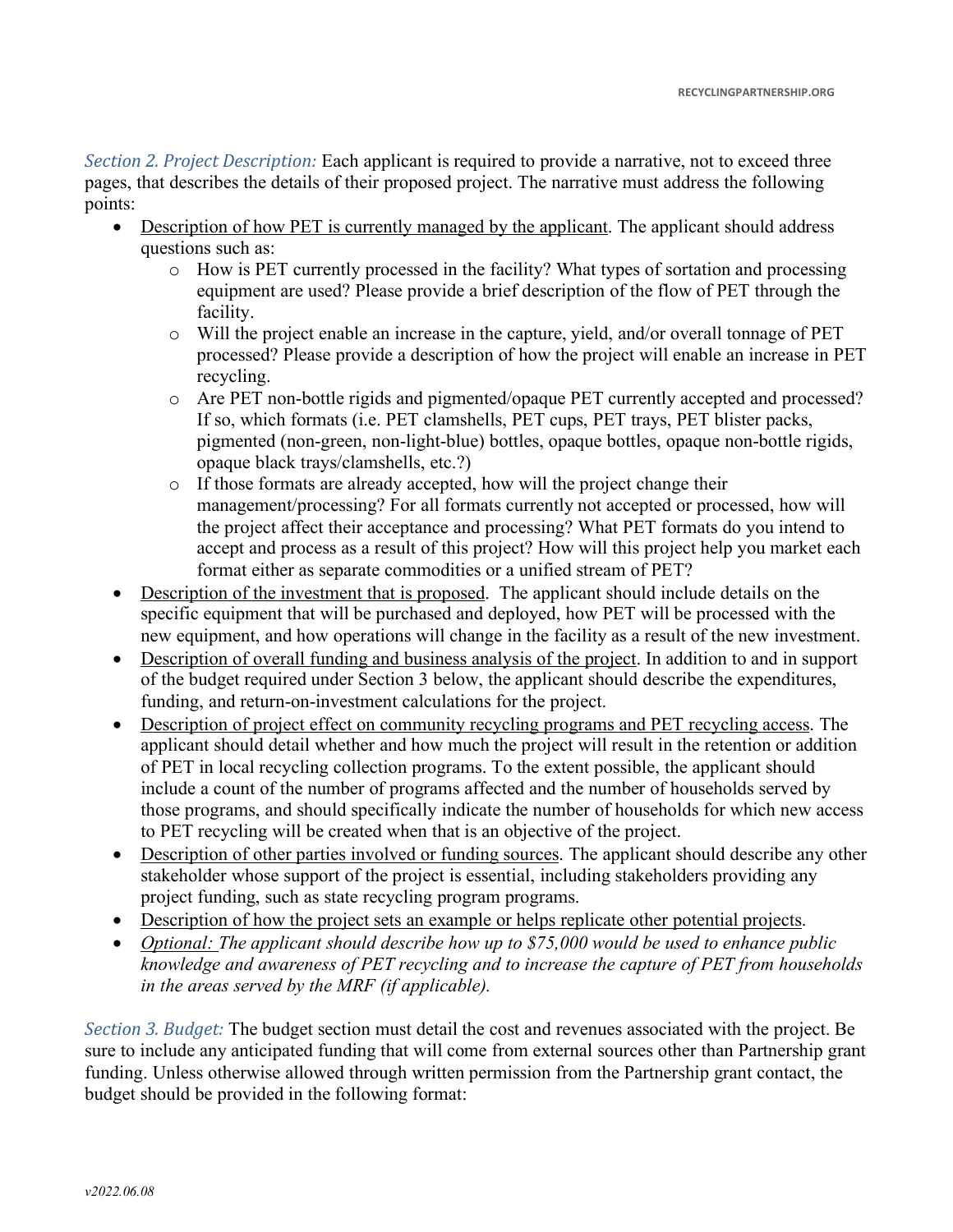| Project<br>Component (i.e.,<br>piece of equipment<br>or other project<br>cost item | <b>Total Cost</b> | <b>Requested</b><br>Partnership<br><b>Funding</b> | <b>Grant Applicant</b><br><b>Funding</b> | <b>Other Source of</b><br><b>Funding (please)</b><br>specify source) |
|------------------------------------------------------------------------------------|-------------------|---------------------------------------------------|------------------------------------------|----------------------------------------------------------------------|
| <b>Project Component</b><br>$#1$ - specify                                         |                   |                                                   |                                          |                                                                      |
| Project Component<br>$#2$ - specify                                                |                   |                                                   |                                          |                                                                      |
| Project Component<br>$#3$ - specify                                                |                   |                                                   |                                          |                                                                      |
| <b>Optional Outreach</b><br>Component                                              |                   |                                                   |                                          |                                                                      |

*Please add more rows as needed to provide a complete project budget.*

*Section 4. Timeline:* The Partnership seeks "shovel ready" projects that can be fully implemented within approximately six months of signing a grant agreement for a project. Please detail the timeline by bulleting out the anticipated implementation dates for the key milestones, including the provision of a final report on project results.

*Section 5. Measurement Activities and Planning:* The Partnership is grounded in measuring and reporting results. In support of this, applicants must indicate their willingness and ability to measure and report project results according to a format specific by the Partnership. In addition to informal progress reporting during the course of project implementation, all PET Recycling Coalition grant recipients must submit a final report in Word or .pdf format covering each of the following required components:

- General Project Results
	- o Description of the deployment and activation of funded equipment
	- o Tonnage results the amount of PET that will be affected by the grantee on an annual basis
	- o If applicable, the number of local recycling programs and the number of households with improved access to successful recycling of PET as a result of the grant
- Final Project Budget
- Final Project Timeline

Project applicants must clearly indicate in their proposal their willingness and ability to submit project reporting according to theses parameters.

*Section 6: Provision of Equipment Quotes: Project applicants must provide documentation of proposed* equipment costs in the form of vendor quotes. Applicants may propose alternatives to quotes but the alternatives must contain enough detailed information on equipment costs to allow the Partnership to understand specific project expenses.

*Section 7. Letters of Support from Other Funding Sources or Partnerships: Though not required,* applicants may submit up to three letters of support from stakeholders that will be critical to project implementation.